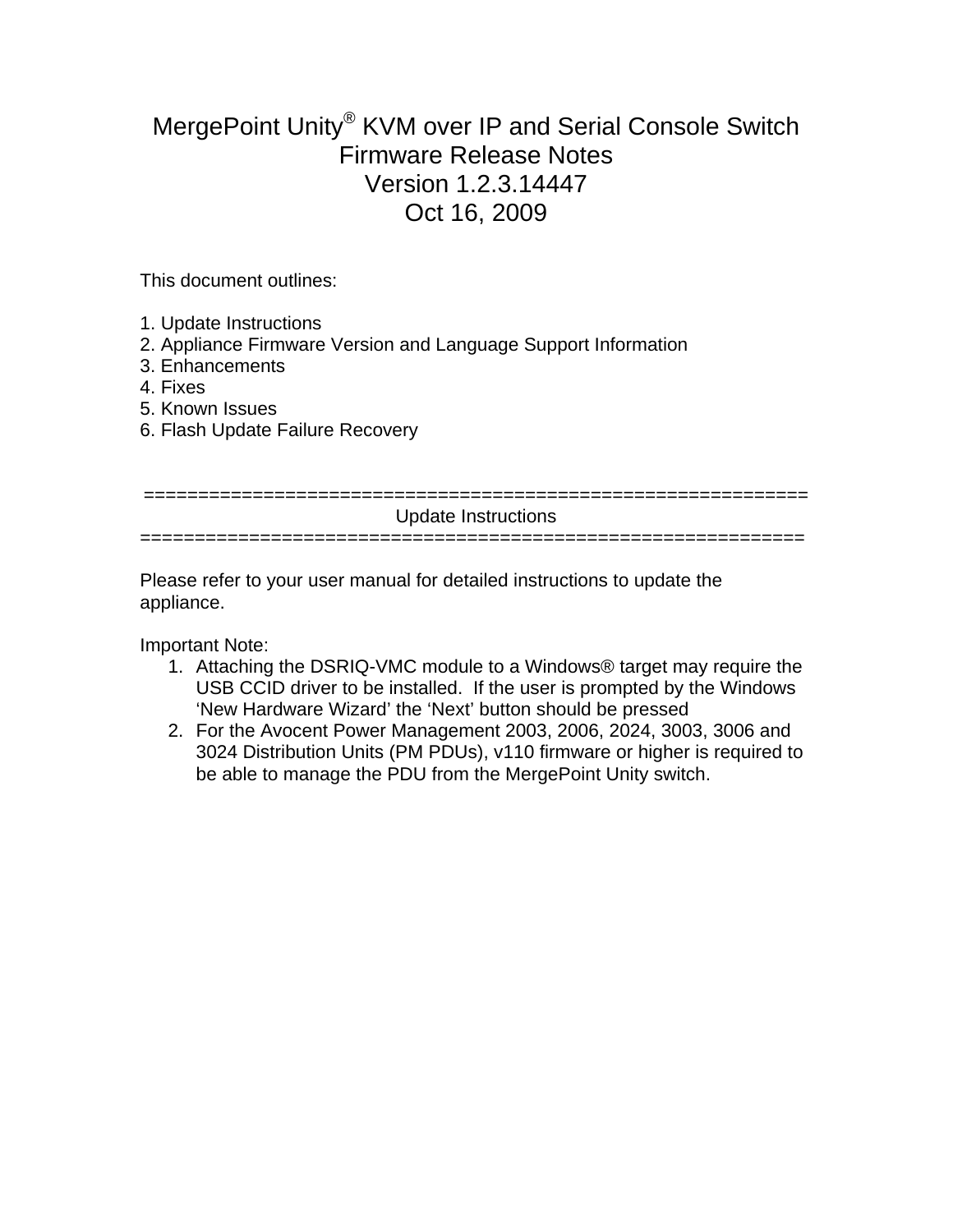=============================================================

Appliance Firmware Version and Language Support Information =============================================================

The following appliances are supported with this update:

| <b>Switch</b>  | <b>English</b>           |
|----------------|--------------------------|
| MPU104E        | FL0620-AVO-1.2.3.1447.fl |
| MPU108E        |                          |
| MPU108EDAC     |                          |
| MPU1016        |                          |
| MPU1016DAC     |                          |
| MPU2016        |                          |
| MPU2016DAC     |                          |
| MPU2032        |                          |
| MPU2032DAC     |                          |
| MPU4032        |                          |
| MPU4032DAC     |                          |
| <b>MPU8032</b> |                          |
| MPU8032DAC     |                          |

**Enhancements** 

=============================================================

=============================================================

This release contains the following enhancements:

1. Support for the following widescreen resolutions with the DSAVIQ-USB2 and DSRIQ-VMC modules:

- 1440 x 900 @ 60 Hz
- 1280 x 800 @ 60 Hz
- 1024 x 640 @ 60 Hz
- 800 x 500 @ 60 Hz

Note: 1680 x 1050 @ 60 Hz supported with the MPUIQ-VMC module.

2. Supports 1600 x 1200 @ 60 Hz video resolution – requires the MPUIQ-VMC module

- 3. Telnet serial capability
- 4. Syslog audit events sent to Syslog servers (in addition to SNMP trap managers)